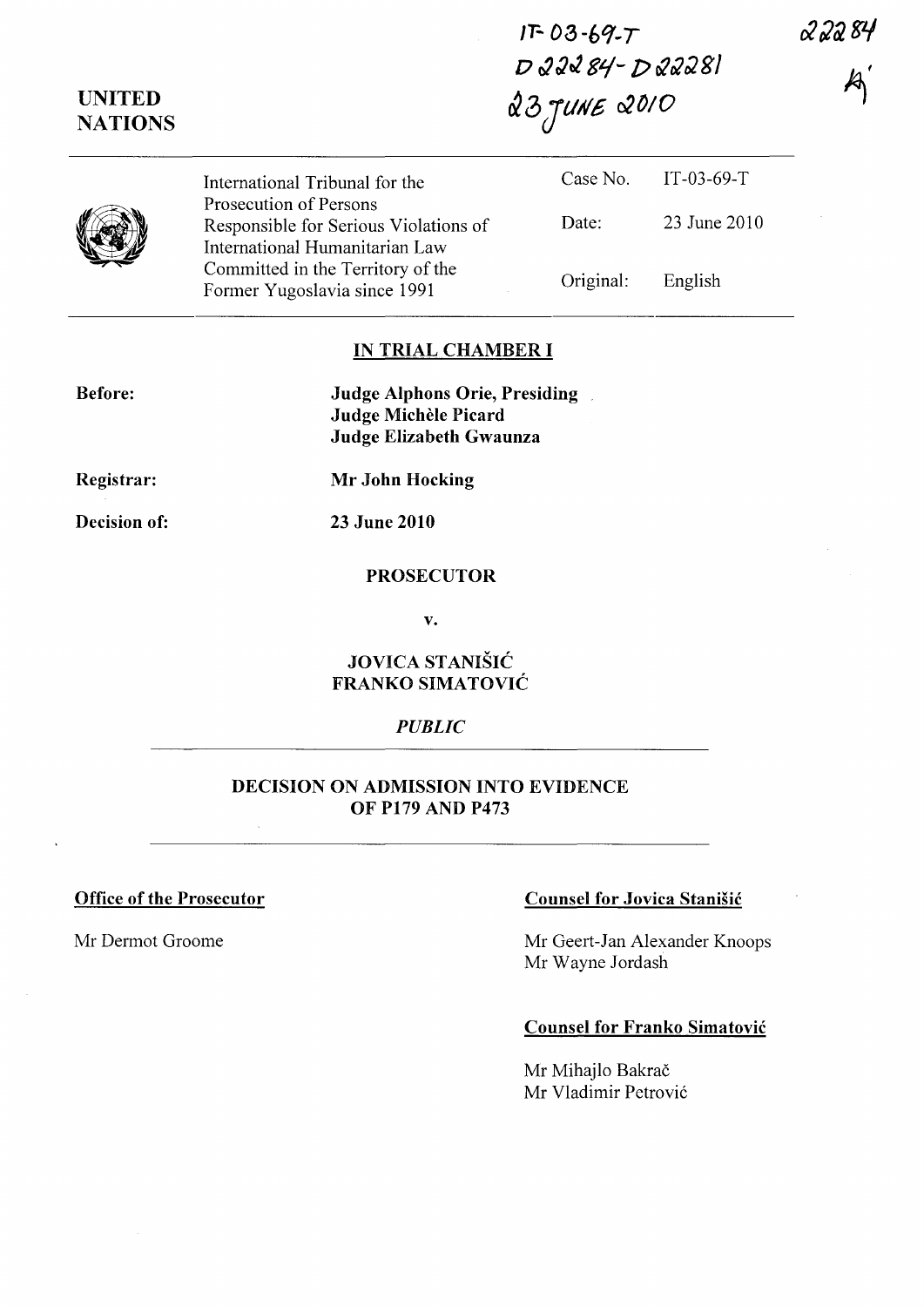1. On 3 February 2010, the Prosecution tendered a senes of documents with Rule *65ter*  number 4866 into evidence, during the testimony of Suleiman Tihić,<sup>1</sup> It consists of a personnel file from the Serbian State Security Service ("DB") which was allegedly issued on Jovica Stanišić's request during his employment in the DB and bearing his short signature. Also on 3 February 2010, the Stanišić Defence and the Simatović Defence objected to the admission of the document, on the ground of lack of authenticity, arguing that it was not signed by Jovica Stanišić, and relevance to the testimony of Witness Tihić.<sup>2</sup> The Chamber marked the document for identification under seal as P179.<sup>3</sup> On 19 February 2010, the Chamber denied the objection as to relevance and invited the Stanišić Defence to elaborate on the challenge to the authenticity.<sup>4</sup> On 5 March 2010, the Stanišić Defence filed its submission on the authenticity of  $P179<sup>5</sup>$ , to which the Prosecution responded on 19 March 2010.<sup>6</sup> On 22 March 2010, the Stanisic Defence applied for leave to reply to the Response.<sup>7</sup> On 23 March 2010, the Prosecution opposed this application.<sup>8</sup> On 29 March 2010, the Chamber granted the Stanišić Defence leave to reply and informed the parties accordingly through an informal communication. On 1 April 2010, the Stanišić Defence filed its reply to the Response.<sup>9</sup>

2. On 18 May 2010, the Prosecution sought to tender twenty-five additional files from the personnel records of the DB from the bar table, including the documents with Rule *65ter* numbers 4332 and 4401, and requested their admission under seal.<sup>10</sup> The Chamber marked both documents for identification under seal as P473 and stated that it would decide on the admission of P179 and P473 at the same time.<sup>11</sup> Document P473 contains a request for background checks on a number of named persons as well as the report on the background check with regard to one of the individuals. The document was allegedly issued by Jovica Stanišić bearing his short signature. On 18 May 2010,

 $\mathbf{I}$ T.3143.

 $\overline{\mathbf{c}}$ T. 3140-3149.

 $\overline{\mathbf{3}}$ T.3149-3150.

 $\overline{4}$ T. 3149, 3719-3723.

 $\overline{5}$ Confidential Stanišić Defence Submissions on the Authenticity of P179, 5 March 2010.

<sup>&</sup>lt;sup>6</sup> Confidential Prosecution Response to Stanišić Submission on the Authenticity of Exhibit P179, 19 March 2010. The Chamber notes that on 19 February 2010, it set the deadline for a Prosecution Response to the expected Stanišić Defence submission for 12 March 2010 (T. 3723). The Prosecution missed this deadline by a week but the Chamber will exceptionally consider the Response.

 $\overline{7}$ Confidential Stanišić Defence Application for Leave to Reply to Prosecution Response to Submissions on the Authenticity of P179, 22 March 2010.

 $\bf 8$ Confidential Prosecution Response to Stanišić Defence Application for Leave to Reply to Prosecution Response to Submissions on the Authenticity of P179, 23 March 2010.

 $\overline{9}$ Confidential Stanišić Defence Reply to Prosecution Response to Defence Submissions on the Authenticity of P179, 1 April 2010.

<sup>&</sup>lt;sup>10</sup> T. 5112-5115.

See T. 5113, 5115, 5119.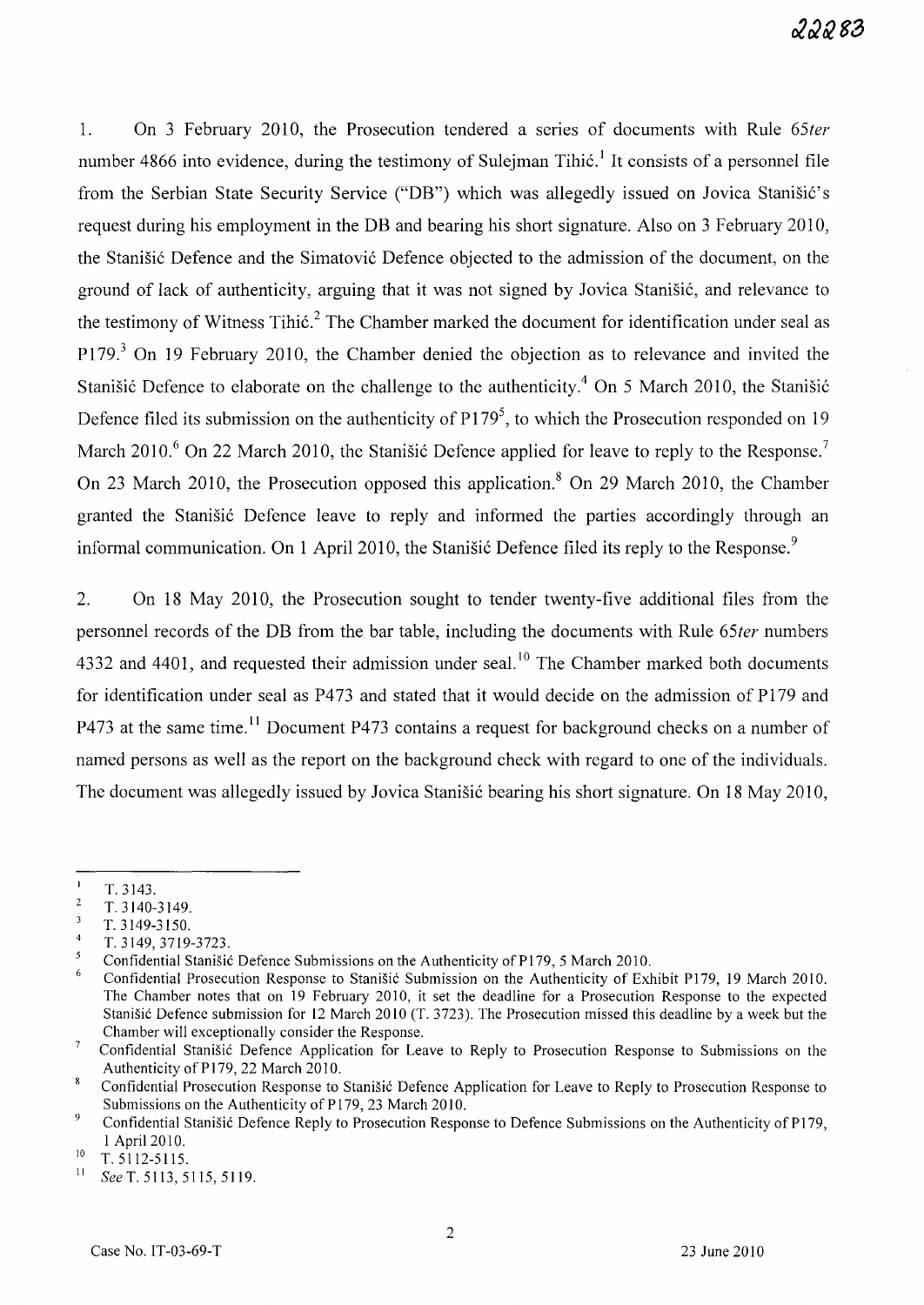the Stanišić Defence objected to the admission of P473, challenging its authenticity on the same grounds as for P179. <sup>12</sup>

3. According to Rule 89 (C) and (D) of the Rules of Procedure and Evidence ("Rules"), the Chamber may admit any relevant evidence it deems to have probative value and may exclude evidence if its probative value is substantially outweighed by the need to ensure a fair trial. Since P179 and P473 are dated 28 February 1992 and pertains to Jovica Stanišić and his role in the DB, and are allegedly signed by him, the Chamber finds them relevant.

4. The Stanistic Defence challenges the authenticity of P179 and P473. The Chamber notes that authenticity is one of the factors that it considers when assessing the reliability of evidence to be admitted, and that reliability is a component part of the probative value of a piece of evidence. The Chamber further notes that, "[t]o require absolute proof of a document's authenticity before it could be admitted would be to require a far more stringent test than the standard envisioned by Sub-rule 89 (C). $n^{13}$  In this respect, the Chamber considers that the documents have been provided through the same Request for Assistance and that this procedure for obtaining them gives certain indicia of authenticity. The Chamber further takes into account the testimony of Dejan Slišković who testified that he saw the short signature of Jovica Stanisic three to four times and that the short signatures contained in P179 and P473 appeared to be those of Jovica Stanistic.<sup>14</sup> Considering the above, and that the Stanisić Defence does not raise any other specific arguments with regard to authenticity of the documents, the Chamber finds that P179 and P473 have probative value. When determining the weight to be attached to these documents, the Chamber will assess them in light of the totality of the evidence.

 $^{14}$  T. 5116-5118.

<sup>&</sup>lt;sup>12</sup> T. 5114, 5118-5119; *See* also Prosecution First Motion for Admission of Exhibits from the Bar Table, 23 November 2009, paras 27-30; Stanisi6 Defence Response to Prosecution First Motion for Admission of Exhibits from the Bar Table, 7 December 2009.

<sup>13</sup> See *Prosecutor* v. *Zejnil Delalic et al.,* Case No. IT-96-21-AR 73.2, Decision on Application of Defendant Zejnil Delalić for Leave to Appeal against the Decision of the Trial Chamber of 19 January 1998 for the Admissibility of Evidence, 4 March 1998, para. 20; *Prosecutor* v. *Dario Kordic and Mario Cerkez,* Case No. IT-95-14/2-AR73.6, Decision on Appeal Regarding the Admission into Evidence of Seven Affidavits and One formal Statement, 18 September 2000, para. 24; *Georges Anderson Nderubumwe Rutaganda* v. *Prosecutor,* Case No. ICTR-96-3-A, Judgement, 26 May 2003, paras 33, 266; *Prosecutor* v. *Popovic et al.,* Decision on Joint Defence Interlocutory Appeal concerning the Status of Richard Butler as an Expert Witness, 30 January 2008, para. 22.